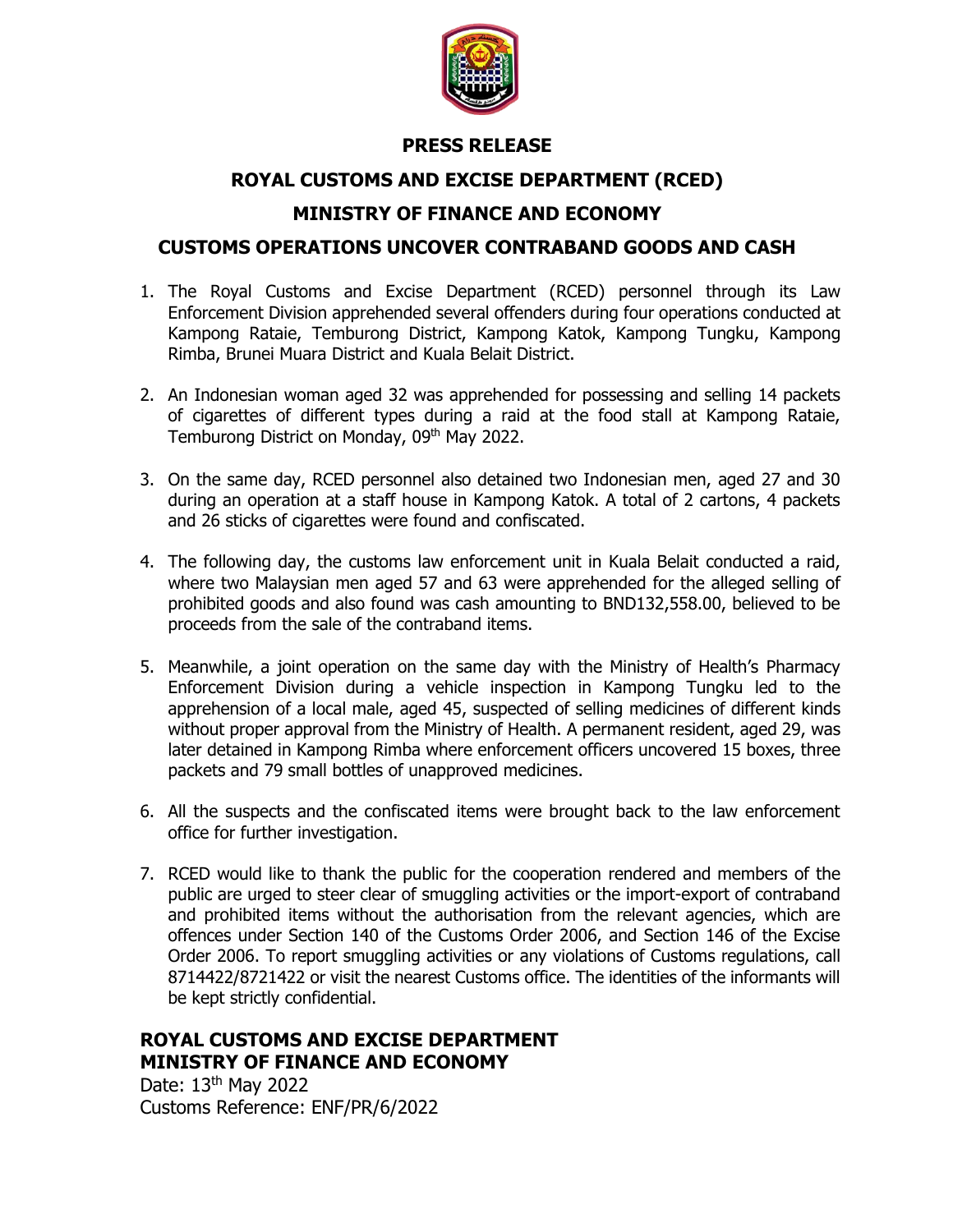# **PHOTOS OF SEIZED ITEMS DURING THE OPERATIONS**